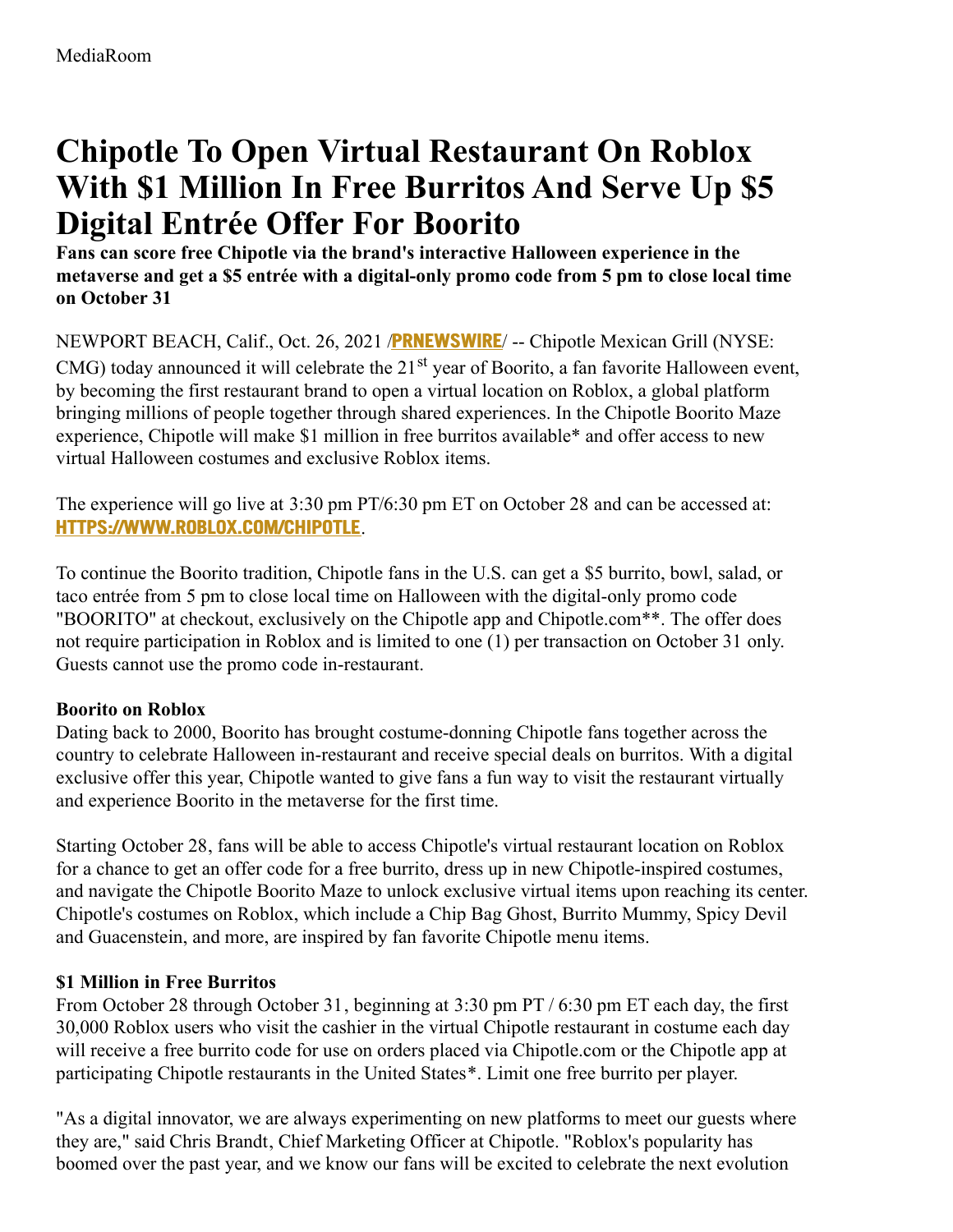of Boorito in the metaverse."

## **Chipotle in the Metaverse: How It Works**

- 1. Users can enter the virtual Chipotle location on Roblox by visiting **[HTTPS://WWW.ROBLOX.COM/CHIPOTLE](https://c212.net/c/link/?t=0&l=en&o=3335424-1&h=1810597502&u=https%3A%2F%2Fwww.roblox.com%2Fchipotle&a=https%3A%2F%2Fwww.roblox.com%2Fchipotle)** starting October 28 at 3:30 pm PT/6:30 pm ET. The promotion will be live from October 28 to October 31, but the experience will remain open for fun on November 1 and beyond.
- 2. Before entering the virtual Chipotle restaurant, users will have the opportunity to dress up their Roblox Avatar in Chipotle-inspired costumes and accessories, including a Chip Bag Ghost, Burrito Mummy, Spicy Devil, Guacenstein, and more.
- 3. After their Boorito look is completed, users will enter the virtual restaurant where they'll receive a unique promo code from the cashier for a free entrée if they are one of the first 30,000 visitors between October 28 and October 31 starting at 3:30 pm PT/6:30 pm ET each day. For users who are not among the first 30,000 visitors to the virtual Chipotle that day, the cashier will inform them to use promo code "BOORITO" via the Chipotle app and Chipotle.com on Halloween to get a \$5 burrito, bowl, salad, or taco entrée\*\*. A new batch of 30,000 free entrée codes will go live at 3:30 pm PT/6:30 pm ET every day through October 31. The free entrée codes distributed on Roblox can be redeemed on Chipotle.com and the Chipotle app through November 14\*.
- 4. Users will then move to the Chipotle Boorito Maze where they can collect real ingredients that gives them superpowers to avoid spooky monsters and reach the center of the maze. Users who reach the center will gain access to free and exclusive Chipotle-themed virtual items for their Avatar. From October 28 to October 31, the exclusive virtual items will change daily. Chipotle's share of the proceeds from the sales of in-game items will be donated to a cause that supports young farmers.

\*OFFER AVAILABLE WHILE SUPPLIES LAST. Codes available up to the stated limit to first 30,000 participants who play Chipotle Boorito Maze and visit the in-game Chipotle restaurant each day between 10/28/21-10/31/21. Codes released each day at 3:30 pm PT/6:30 pm ET. Must be 13 or older. Codes valid at participating Chipotle restaurants in the United States or Canada on orders placed through Chipotle website or app only. Not valid on orders via third party delivery platforms. Menu items subject to availability. Limit 1 per person. Code expires on 11/14/21. Restrictions may apply to use with other coupons, promotions, or special offers. Void where prohibited. Not redeemable for cash. Additional restrictions apply, see terms and conditions at: Chipotle.com/Boorito.

\*\*\$5 Entrée Offer - Receive one (1) entrée item for \$5 when ordering on chipotle.com or the Chipotle mobile app from participating U.S. locations by using promo code "BOORITO" at digital checkout. Valid only on October 31, 2021 beginning at 5:00 pm local time through restaurant closing; redemption is subject to availability. Not valid on orders via third party delivery platforms. Limit: one (1) per transaction. Taxes, gratuities, and any sides are not included and are the responsibility of the customer. Restrictions may apply to use with other coupons, promotions, or special offers. Additional restrictions may apply.

#### **ABOUT CHIPOTLE**

Chipotle Mexican Grill, Inc. (NYSE: CMG) is cultivating a better world by serving responsibly sourced, classically-cooked, real food with wholesome ingredients without artificial colors, flavors or preservatives. Chipotle had nearly 2,900 restaurants as of September 30, 2021, in the United States, Canada, the United Kingdom, France and Germany and is the only restaurant company of